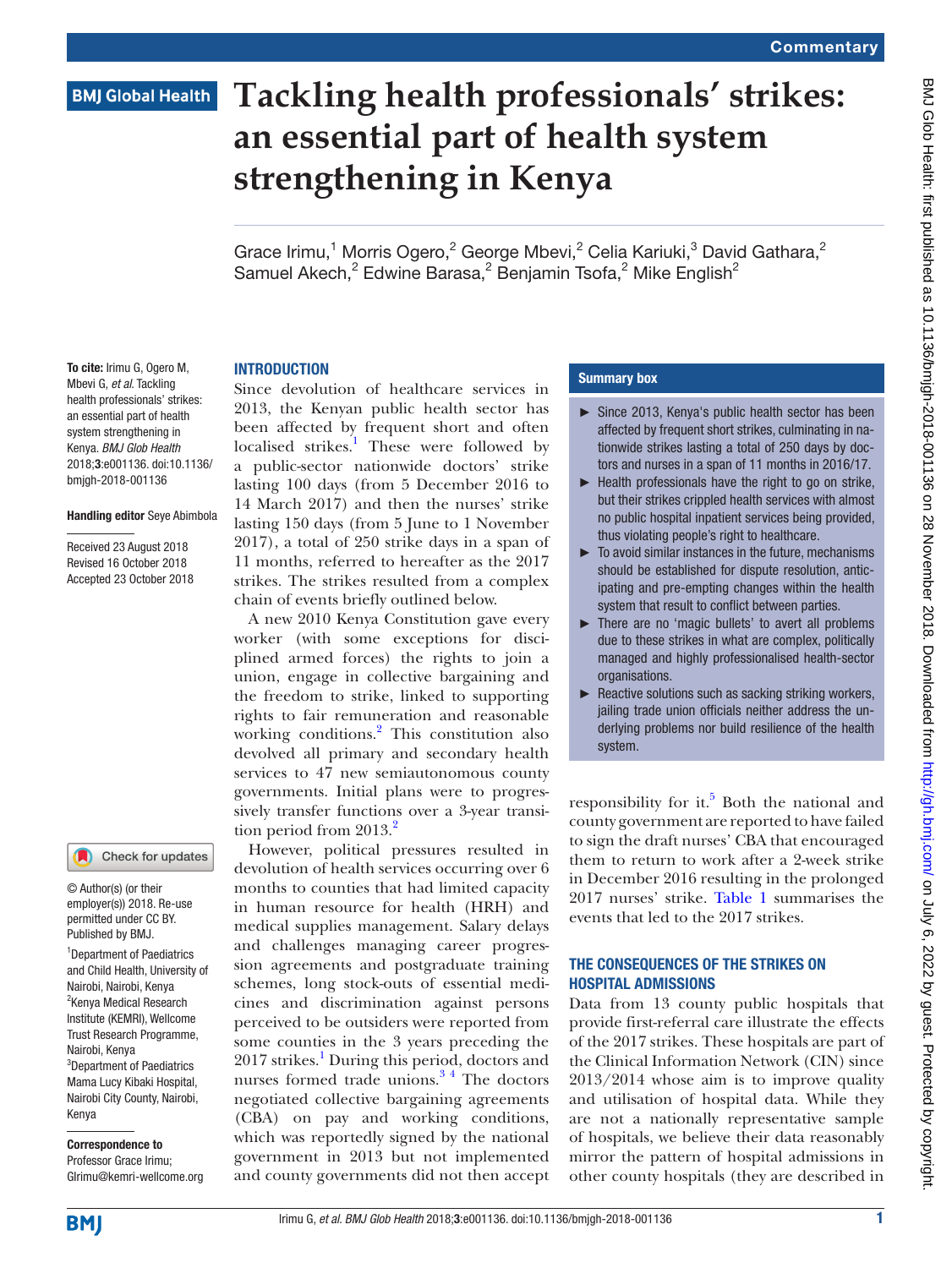<span id="page-1-0"></span>

| Table 1<br>Occurrence of events that led to the doctors' and nurses' strikes in Kenyan public hospitals |                                                                                                          |                                                                                                                                                                                                                                                                                                               |                                                                                                                                                                                                                                                                                                                                                                                                                         |
|---------------------------------------------------------------------------------------------------------|----------------------------------------------------------------------------------------------------------|---------------------------------------------------------------------------------------------------------------------------------------------------------------------------------------------------------------------------------------------------------------------------------------------------------------|-------------------------------------------------------------------------------------------------------------------------------------------------------------------------------------------------------------------------------------------------------------------------------------------------------------------------------------------------------------------------------------------------------------------------|
| Year                                                                                                    | <b>Events</b>                                                                                            | What the event entailed                                                                                                                                                                                                                                                                                       | <b>Implications</b>                                                                                                                                                                                                                                                                                                                                                                                                     |
| 2010                                                                                                    | The promulgation of the<br>2010 constitution <sup>2</sup>                                                | Example Kenya adopted a rights-based approach<br>and devolved the responsibility of public<br>health service delivery of primary and<br>secondary health services to 47 counties.<br>Establishment of counties' structures,<br>▶<br>capacity building and transition planned<br>to take 5 years. <sup>2</sup> | $\blacktriangleright$ The constitution (Article 41) gave all types of<br>workers (except disciplined armed forces) the right<br>to: (1) fair remuneration, (2) reasonable working<br>conditions, (3) form, join or participate in the<br>activities and programmes of a trade union and (4)<br>go on strike.<br>Every trade union was given the right to engage in<br>collective bargaining <sup>2</sup>                |
| 2011-2012                                                                                               | Doctors' Union formed <sup>3</sup>                                                                       | Doctors' Union called for a strike citing<br>poor working conditions and poor wages.<br>Musyimi Task Force formed (six<br>government officers and six Union<br>members) to address health sector issues<br>raised by the Union. <sup>15</sup>                                                                 | $\triangleright$ Strike lasted a few days<br>Musyimi Task Force agreed on Return to Work<br>▶<br>Formula including formulation of a CBA and a<br>proposal to establish Health Service Commission<br>to manage service delivery. <sup>15</sup>                                                                                                                                                                           |
| 2013                                                                                                    | A CBA drafted by<br>Doctors' Union and<br>Ministry of Health and<br>reportedly signed by both<br>parties | $\triangleright$ CBA aimed at aligning remuneration<br>of doctors with the labour market by<br>demanding a 300% pay rise to all<br>medical practitioners and compensation<br>if working>40 hours per week, review of<br>job groups, promotions, deployment and<br>recruitment of more doctors.                | $\blacktriangleright$ The county governments were not signatory to the<br>CBA and they felt negotiation should have been<br>with each county government, <sup>5</sup><br>The national government did not submit the CBA<br>▶<br>to the industrial court for registration.                                                                                                                                               |
| 2013                                                                                                    | New government<br>formed following general<br>elections                                                  | Devolution of healthcare launched<br>officially.<br>$\blacktriangleright$ June 2013, all county level functions<br>speedily transferred to the counties in<br>response to demand by the newly elected<br>county governors.                                                                                    | Some counties lacked structures and capacity<br>to take the new roles in management of human<br>resource for health and medical supplies resulting<br>in delayed salary processing and stock out of<br>essential medicines. <sup>1</sup><br>A nation-wide health professionals strike in late<br>2013.<br>The strike called off after several weeks when the<br>striking health professionals were sacked. <sup>1</sup> |
| 2013                                                                                                    | Registrar of Trade Unions<br>directed by the court to<br>register nurses' union <sup>4</sup>             | Nurses' Union formed                                                                                                                                                                                                                                                                                          | The Union negotiated a 25%-40% pay raise,<br>improvement of all its members working conditions<br>and the absorption of all its members into<br>permanent and pensionable schemes.                                                                                                                                                                                                                                      |
| 2016 to 15                                                                                              | 5 December Doctors' nation-wide<br>strike in demand of<br>March 2017 fulfilment of the 2013<br>CBA       | $\blacktriangleright$ The strike affected all public hospitals<br>under national and county governments<br>(including the tertiary and university<br>teaching hospitals).                                                                                                                                     | Several attempts by the employer and doctors to<br>negotiate made but marked with power games,<br>mistrust, miscommunication, jailing of union<br>officials and political interference. <sup>5</sup><br>The 100-day nationwide strike ended after<br>agreement.                                                                                                                                                         |
| $5 - 14$<br>December<br>2016                                                                            | Nation-wide nurses'<br>strike                                                                            | A duty resumption agreement signed on<br>14 December 2016 between the national<br>and the county government and nurses'<br>union to end the strike. <sup>8</sup>                                                                                                                                              | $\blacktriangleright$ Award of specified allowances agreed on. <sup>8</sup><br>Salary issues were to be addressed in a<br>comprehensive CBA.                                                                                                                                                                                                                                                                            |
| 5 June to 2<br>November<br>2017                                                                         | Nation-wide nurses'<br>strike                                                                            | Strike attributed to failure of the national<br>and county governments to sign a CBA<br>on pay and working conditions. <sup>8</sup>                                                                                                                                                                           | ► County Governors persuaded the County Nursing<br>Officers to call nurses back to work, a strategy that<br>worked in some counties (affected two Clinical<br>Information Network hospitals), though it was<br>disapproved by the Union officials.<br>▶ 150-day nation-wide nurses' strike ended after<br>agreement <sup>8</sup><br>(CBA was signed later in March 2018)                                                |
|                                                                                                         | CBAx, Collective bargaining agreement.                                                                   |                                                                                                                                                                                                                                                                                                               |                                                                                                                                                                                                                                                                                                                                                                                                                         |

more detail elsewhere).<sup>[6](#page-3-6)</sup> Data on paediatric admissions were taken from the ongoing CIN surveillance platform and for other wards were obtained from the hospitals' health-records departments.

We present a 2-year data pooled from all hospitals on the number of admissions per month in the four major inpatient wards from January 2016 to December 2017. We use the data from January 2014 to December 2015 for the paediatrics and maternity wards to demonstrate annual patterns of admissions and any seasonality that might exist.

During both the doctors' and nurses' 2017 strikes, there were marked reductions in admissions in all the four major disciplines—obstetrics, paediatrics, surgical and adult medicine [\(figure](#page-2-0) 1). Exploration of hospital-specific data (available on request) demonstrates varied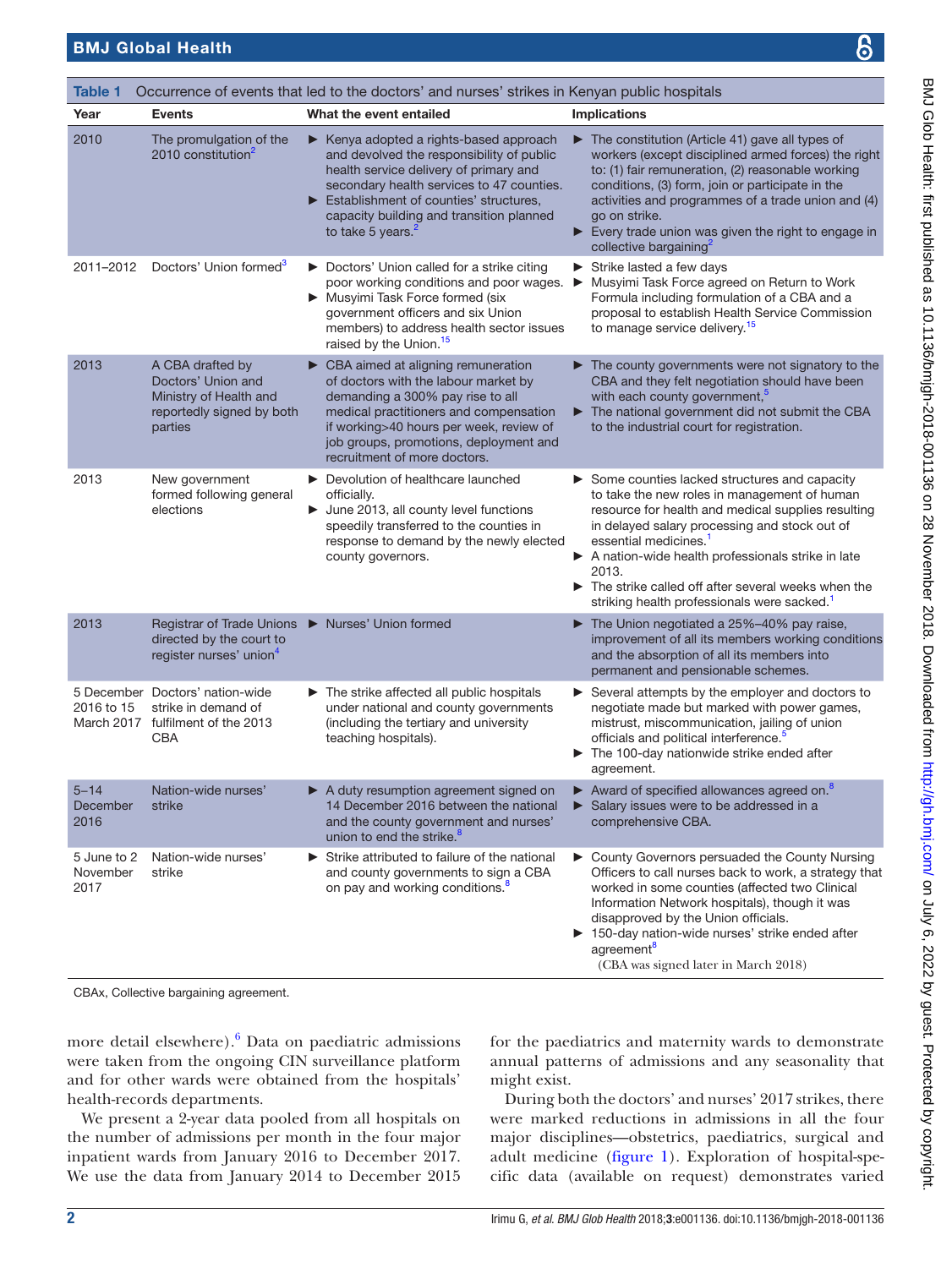

Figure 1 Admissions over time across wards in 13 CIN hospitals. CIN, Clinical Information Network.

responses to the strikes across hospitals and wards. There was limited continuing admissions in different hospitals in specific wards (maternity  $(n=1/13)$ , adult medical  $(n=1/13)$  and surgical  $(n=1/13)$ ; resumption of services before the strikes officially ended (in two maternity wards and across all wards in two hospitals) and use of locum nurses to keep all the wards open (one hospital). During the entire 250 days of the strike, four hospitals had almost no admissions at all.

Considering the admissions in the prestrike year (December 2015 to November 2016), we speculate that a total of 183 170 individuals (including that each maternity admission produced one new-born) did not receive admission care in these 13 hospitals during strike year (December 2016 to November 2017). This included 59 965 maternity patients (and the same number of newborns), 24 762 medical patients, 20 309 paediatrics and 18 169 surgical patients. There are 65 similar level referral hospitals in Kenya (Kenya Master Facility List), and we tracked data from 13 of these that were part of CIN, suggesting that preventable deaths likely occurred on a massive scale. Private and faith-based hospitals reported increased admissions and mortality over this period.<sup>[7](#page-3-7)</sup> Typically, county hospitals see many more outpatients than inpatients and so the total number of lost episodes of care in the public sector would be considerably higher.

#### No 'Magic bullets'

There are no 'magic bullets' to avert all problems due to these strikes in what are complex, politically managed and highly professionalised health-sector organisations. Where there is a right to health professionals' industrial strike, appropriate mechanisms are required to avert harms. Reactive solutions such as sacking striking

<span id="page-2-0"></span>workers and jailing trade union officials neither address the underlying problems nor build resilience of the health system.<sup>158</sup> Instead, there is a clear imperative to improve the management of HRH and develop proactive policies and risk management plans that nurture systems' ability to withstand crises while maintaining functions.<sup>[9](#page-4-1)</sup> Data from the 13 hospitals in the CIN indicate that two of the hospitals had 1-day strikes in 2014, seven had strikes ranging from 1 to 49 days in 2015, and in 2016 (January to November), all hospitals had strikes for periods ranging from 27 to 59 days. Such data suggest there were clear warning signs of deteriorating relationships that did not prompt mitigating actions.

HRH strikes raise a moral dilemma with the potential of causing harm to patients, violating professional ethics and the Hippocratic oath. Yet, HRH strikes may be justifiable if there is evidence of long-term benefits to the doctors, patients and overall quality of care.<sup>10</sup> Importantly, in Kenya, although the public sector is said to provide 48% of all Kenya's healthcare, it provides a much greater proportion of inpatient hospital care particularly for the 36.1% (18 million) of Kenya's population living in poverty (Kenya Economic Survey 2018). Strikes thus disproportionately affect the poor who are unable to afford private sector alternatives. This population therefore deserves special ethical consideration when health professionals' strikes are contemplated.

#### Rebuilding relationship among stakeholders

National and county healthcare leadership need to rebuild relationships with professional groups who, in turn, need to better define their own professional norms and values $\frac{11}{1}$  $\frac{11}{1}$  $\frac{11}{1}$  so that, during health system level 'shocks' professional and societal values might be better aligned. Spaces need to be created for all groups to contribute to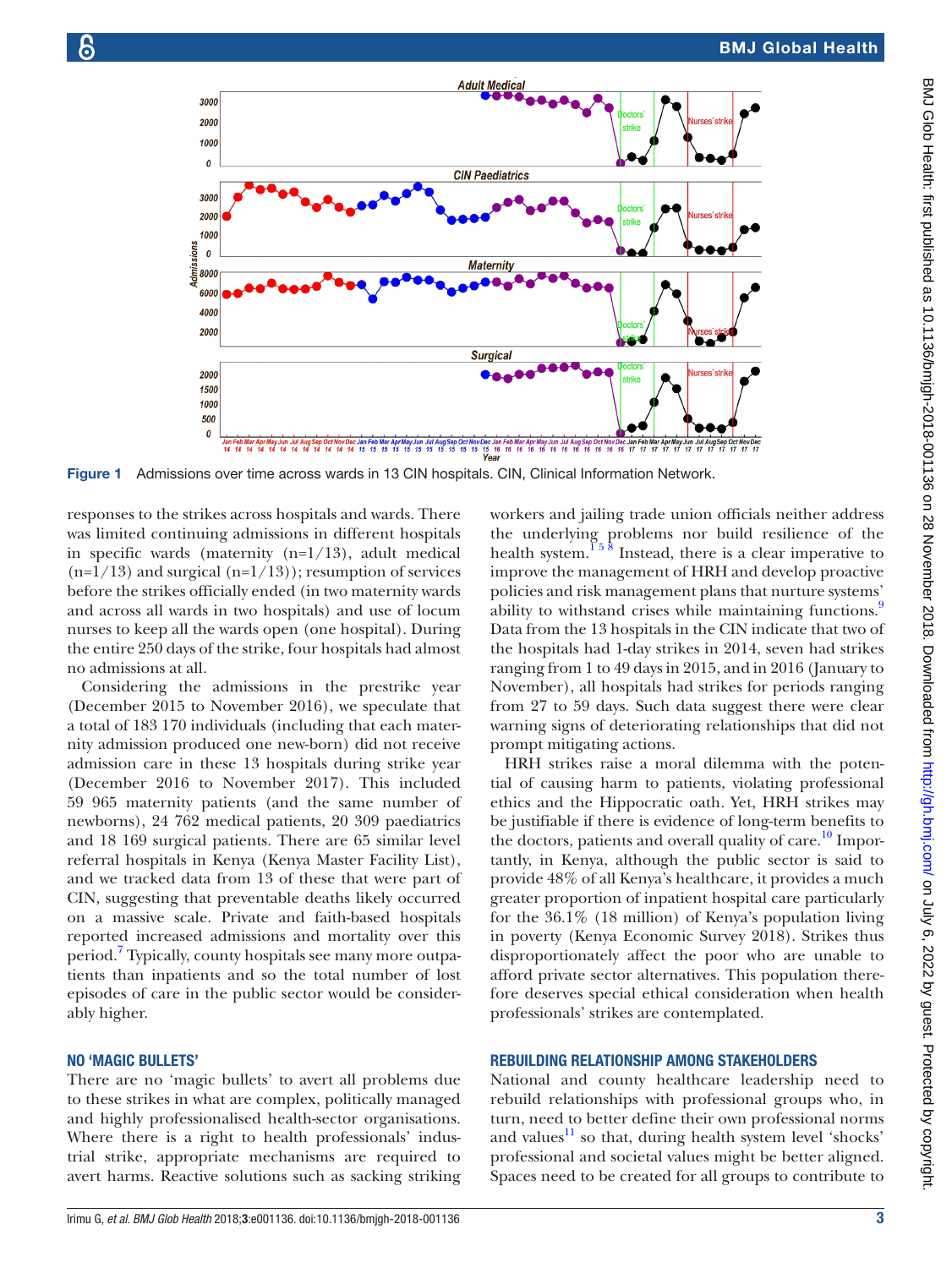- <span id="page-3-4"></span>from:<http://kenyalaw.org/caselaw/cases/view/88334>
- <span id="page-3-3"></span>5. Nation D. Judge Wasilwa orders KMPDU chiefs to serve a month [jails-kmpdu-officials-for-contempt/1056-3810872-nlkcupz/index.](https://www.nation.co.ke/news/Judge-jails-kmpdu-officials-for-contempt/1056-3810872-nlkcupz/index.html) [html](https://www.nation.co.ke/news/Judge-jails-kmpdu-officials-for-contempt/1056-3810872-nlkcupz/index.html)
- <span id="page-3-6"></span>6. Ayieko P, Ogero M, Makone B, *et al*. Characteristics of admissions and variations in the use of basic investigations, treatments and outcomes in Kenyan hospitals within a new clinical information network. *[Arch Dis Child](http://dx.doi.org/10.1136/archdischild-2015-309269)* 2016;101:223–9.
- <span id="page-3-7"></span>7. Adam MB, Muma S, Modi JA, *et al*. Paediatric and obstetric outcomes at a faith-based hospital during the 100-day public sector physician strike in Kenya. *[BMJ Glob Health](http://dx.doi.org/10.1136/bmjgh-2017-000665)* 2018;3:e000665.
- with State. Available from: [https://www.nation.co.ke/news/Kenyan-](https://www.nation.co.ke/news/Kenyan-nurses-end-4-month-strike-after-deal-with-State/1056-4166940-mo35skz/index.html)

planning of healthcare and policies that are cognizant of economic and social realities spanning training, deployment of staff, management of performance and definition of working conditions.<sup>12</sup> Such efforts are needed to rebuild trust.

Specifically, there needs to be a national and inclusive dialogue (with patient representation) to develop minimum operating requirements in the event of strikes to prevent the near total collapse of the public health system seen in  $2017<sup>9</sup>$  $2017<sup>9</sup>$  $2017<sup>9</sup>$ . This is especially important as the Kenya Constitution permits HRH strikes and also states that 'A person shall not be denied emergency medical treatment'.<sup>[2](#page-3-1)</sup> Special consideration therefore needs to be given to handling of emergencies, ensuring continued care of already hospitalised patients and how to safely staff vital facilities, such as the emergency rooms, obstetric and neonatal departments. $\frac{13}{10}$  $\frac{13}{10}$  $\frac{13}{10}$  In some countries, for example, senior clinicians continue to give services when junior staff are on strike.<sup>14</sup> This arrangement provides at least some cover while maintaining positive elements of an overarching professional ethos. These risk management plans are best agreed on outside times of crisis and might be enshrined in specific agreements or even in the Constitution or Government legislation. Such actions need to be taken now.

Going further, a specific forum could be created, including senior representatives of all parties, to regularly meet to discuss health system challenges before they escalate to strike action. Such a forum may have facilitated discussions on the issues raised by the Doctors' Union that were articulated in the 2012 Musyimi Task Force Report.<sup>[15](#page-4-0)</sup> It could also help in planning how best to deliver healthcare in times of natural or other hazards (epidemics, natural disasters) and should have the opportunity to discuss implementation of major proposed health-system reforms such as devolution/ decentralisation of health services. The forum should include representatives from national and county governments, health professional associations and their unions, medical teaching institutions, private/faith-based healthcare providers, communities and partners in healthcare with an aim to build collaboration among stakeholders. As a further precaution, mechanisms for effective, fair and independent arbitration should be developed and agreed to by all parties in advance of any future strike action. Most important is that employers and employees should honour agreements made and act in good faith for the benefit of the whole population and especially its most vulnerable groups.

#### **CONCLUSION**

The health professionals' strikes crippled the health services with almost no public hospital inpatient services being provided and violating people's right to healthcare. To avoid similar instances in the future, the specific roles and responsibilities of the national and county governments should be clearly defined in a devolved health

system. Mechanisms should be established for dispute resolution, anticipating and pre-empting changes within the health system that result to conflict between parties. Complexity of health systems should be taken into consideration in problem and solution identification. Acknowledgements The authors would like to thank the Kenya Ministry of

Health who gave permission for this work to be developed and have supported the implementation of the Clinical Information Network (CIN) together with the county health executives and all hospital management teams in the network. They are grateful to the Kenya Paediatric Association, the Ministry of Health and the University of Nairobi for promoting the aims of the CIN and the support they provide through their officers and membership. They also thank the hospital clinical teams on all the paediatric wards who provide care to the children for whom this project is designed. This work would not have possible without the leadership of the paediatricians, nurses and the Health Information Record Officers in this network who contributed to the development of CIN and data collection. This work is published with the permission of the Director of KEMRI.

Contributors All authors contributed to the development of the manuscript. GM compiled data from the hospitals, MO conducted the analyses with support from GI and ME. GI took the primary responsibility for manuscript development and feedback on the logic approach was provided by ME, DG, CK, SA, EB and BT. All authors then approved the final draft.

Funding This work was supported by funds from the Wellcome Trust (#097170) awarded to ME as a Senior Fellowship together with additional funds from a Wellcome Trust core grant awarded to the KEMRI-Wellcome Trust Research Programme (#092654).

Disclaimer The funders had no role in study design, data collection and analysis, decision to publish or preparation of the manuscript.

Competing interests None declared.

Patient consent Not required.

Ethics approval Ethics approval was provided by the KEMRI Scientific and Ethical Review Unit for the research on which this report is based.

Provenance and peer review Not commissioned; externally peer reviewed.

Data sharing statement Data for this report are under the primary jurisdiction of the Ministry of Health in Kenya. Enquiries about using the data can be made to the KEMRI-Wellcome Trust Research Programme Data Governance Committee.

Open access This is an open access article distributed in accordance with the Creative Commons Attribution 4.0 Unported (CC BY 4.0) license, which permits others to copy, redistribute, remix, transform and build upon this work for any purpose, provided the original work is properly cited, a link to the licence is given, and indication of whether changes were made. See: [https://creativecommons.org/](https://creativecommons.org/licenses/by/4.0/) [licenses/by/4.0/](https://creativecommons.org/licenses/by/4.0/)

#### **REFERENCES**

- <span id="page-3-0"></span>1. Tsofa B, Goodman C, Gilson L, *et al*. Devolution and its effects on health workforce and commodities management - early implementation experiences in Kilifi County, Kenya. *[Int J Equity](http://dx.doi.org/10.1186/s12939-017-0663-2)  [Health](http://dx.doi.org/10.1186/s12939-017-0663-2)* 2017;16:169.
- <span id="page-3-2"></span><span id="page-3-1"></span>2. Constitution K. *Government printer*. Kenya Nairobi, 2010. 3. Mwenda AS. From a dream to a resounding reality: the inception of a doctors union in Kenya. *[Pan Afr Med J](http://www.ncbi.nlm.nih.gov/pubmed/22368759)* 2012;11:16.
- Kenya Law, 2013. Kenya Law Reports: Petition 50 of 2012. Available
- in jail, 2017. Available from: [https://www.nation.co.ke/news/Judge-](https://www.nation.co.ke/news/Judge-jails-kmpdu-officials-for-contempt/1056-3810872-nlkcupz/index.html)
- 
- <span id="page-3-5"></span>8. Nation D, 2017. Kenyan nurses end their 5-month strike after deal